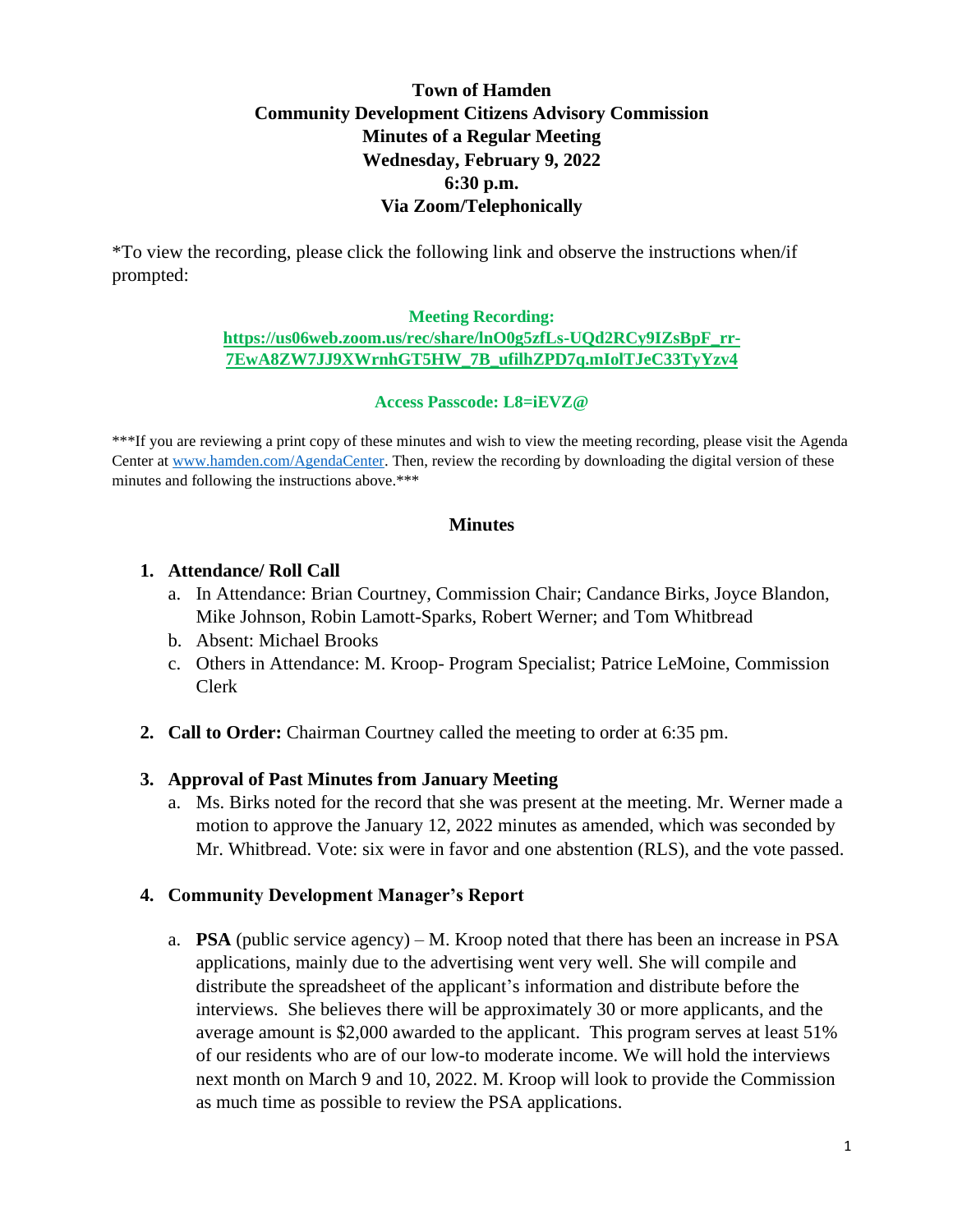The **COVID PSA** program has finished the cycle and she will have final results of the program to the Commissioners at a later date.

b. **CERT** – We held a meeting on February 10 with the Fire department. We are completing the application for the department so they can receive a service truck. We met with the fire inspector regarding the fire door program and M. Kroop is looking to get this program up and running.

She added that she cannot get any new programs set-up and running due to the low staff. Currently, there is no update regarding the office structure and organization (and this is budget season).

**c. Housing** – Three real estate closings successfully closed, and she explained the recent challenges, primarily due to the high sale prices.

**Two Fair Rent** cases were handled through mediation and avoided being referred to the fair rent commission.

**Rehab Program** – She provided scenarios regarding the HVAC systems and those applicant(s) that filed claims could not qualify due to the age of the system, i.e., furnaces. However, she was able to provide a remedy of the system with funds toward the repairs of the system.

**Traditional Rehab** – We went out to quote for services but did not receive bids. So M. Kroop amended the application and received the bids from an architect and building contractor.

**Roof Repair Program** – We were able to repair and complete the project to a home in the Millrock area.

Keefe Center – the winter warming center is held at Keefe this year. The center opens at 7:30 p.m. and closes at 7:00 a.m. M. Kroop is not able to supervise the program, but she was pleased to say that there are about 25 people coming in every night and she explained the rules for those using the warming center and provided a general summary of those using the center.

Technical issue – we are waiting for federal certification. This was paused last year and fortunately there was not gap in services, but there were delays in the funding.

# **5. Old Business:**

We have not received a budget from the federal government, so M. Kroop has nothing to share with the commission. She will share the information once it arrives. In the past the funding had differ from \$30,000 to \$40,000, but we hope to receive more positive response by the April meeting.